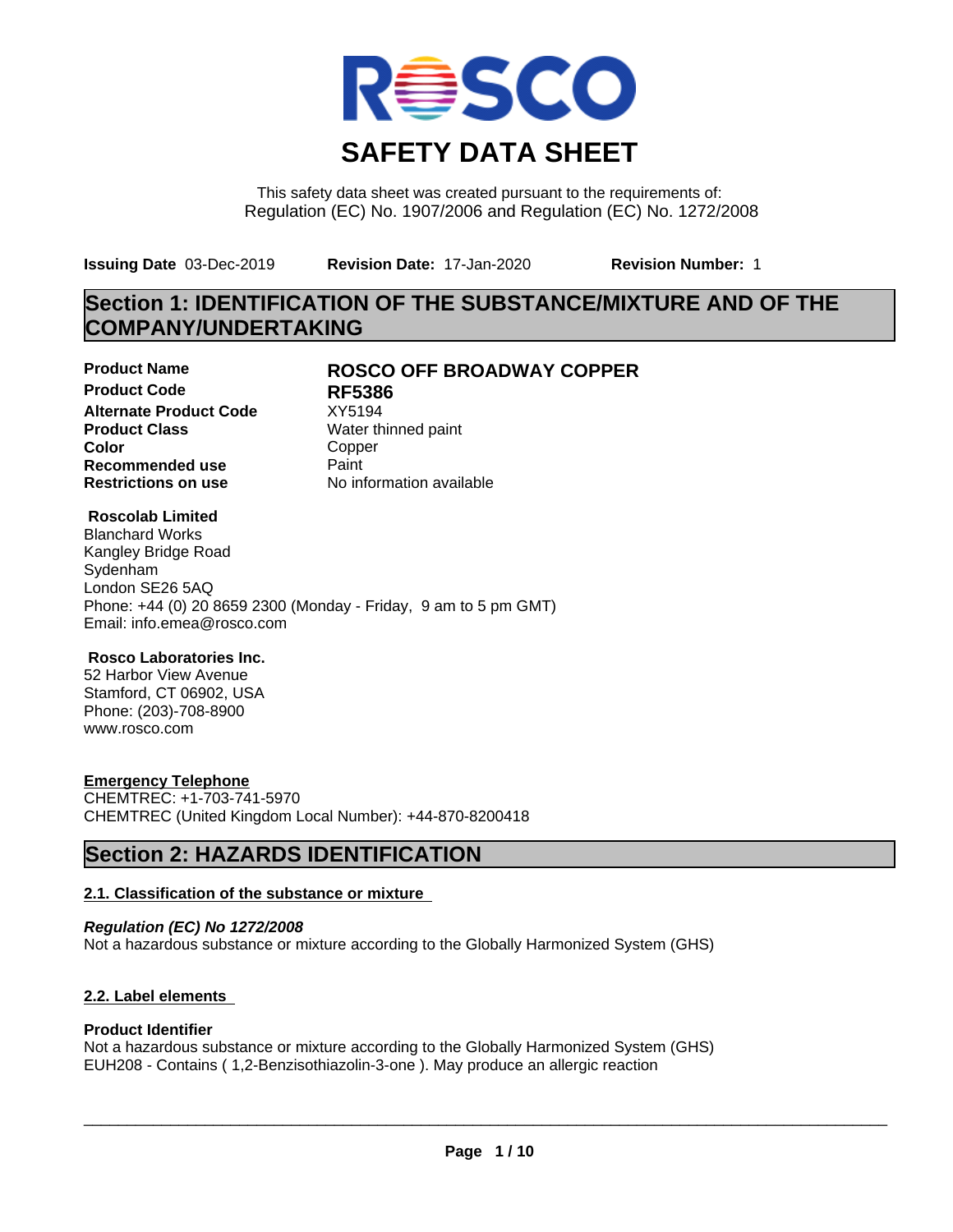#### EUH210 - Safety data sheet available on request

## **2.3. Other hazards**

**General Hazards** No information available

# **Section 3: COMPOSITION/INFORMATION ON INGREDIENTS**

#### **3.1 Substances**

Not applicable

# **3.2 Mixtures**

| <b>Chemical name</b>      | <b>EINECS/ELINCS No.</b> | <b>CAS No.</b> | Weight-%        | <b>Classification</b><br>according to<br><b>Regulation (EC) No.</b><br>1272/2008 [CLP]                               | <b>REACH registration</b><br>number |
|---------------------------|--------------------------|----------------|-----------------|----------------------------------------------------------------------------------------------------------------------|-------------------------------------|
| Silica, mica              |                          | 12001-26-2     | $>= 5 - 10$     |                                                                                                                      | Not available                       |
| Iron oxide                | 215-168-2                | 1309-37-1      | $>=1 - 5$       |                                                                                                                      | Not available                       |
| Propylene glycol          | 200-338-0                | $57 - 55 - 6$  | $>=1 - 5$       | Not available                                                                                                        | 01-2119456809-23-02<br>24           |
| .2-Benzisothiazolin-3-one | 220-120-9                | 2634-33-5      | $>=0.01 - 0.05$ | Acute Tox. 4 (H302)<br>Skin Irrit. 2 (H315)<br>Eye Dam. 1 (H318)<br>Skin Sens. 1 (H317)<br>Aquatic Acute 1<br>(H400) | Not available                       |

*Full text of H- and EUH-phrases: see section 16*

# **Section 4: FIRST AID MEASURES**

# **4.1. Description of first aid measures**

## **Description of first aid measures**

| <b>General Advice</b> | No hazards which require special first aid measures.                                                     |
|-----------------------|----------------------------------------------------------------------------------------------------------|
| <b>Eye Contact</b>    | Rinse thoroughly with plenty of water for at least 15<br>minutes and consult a physician.                |
| <b>Skin Contact</b>   | Wash off immediately with soap and plenty of water while<br>removing all contaminated clothes and shoes. |
| <b>Inhalation</b>     | Move to fresh air. If symptoms persist, call a physician.                                                |
| Ingestion             | Clean mouth with water and afterwards drink plenty of<br>water. Consult a physician if necessary.        |

#### **4.2. Most important symptoms and effects, both acute and delayed**

**Most Important Symptoms/Effects** May cause allergic skin reaction.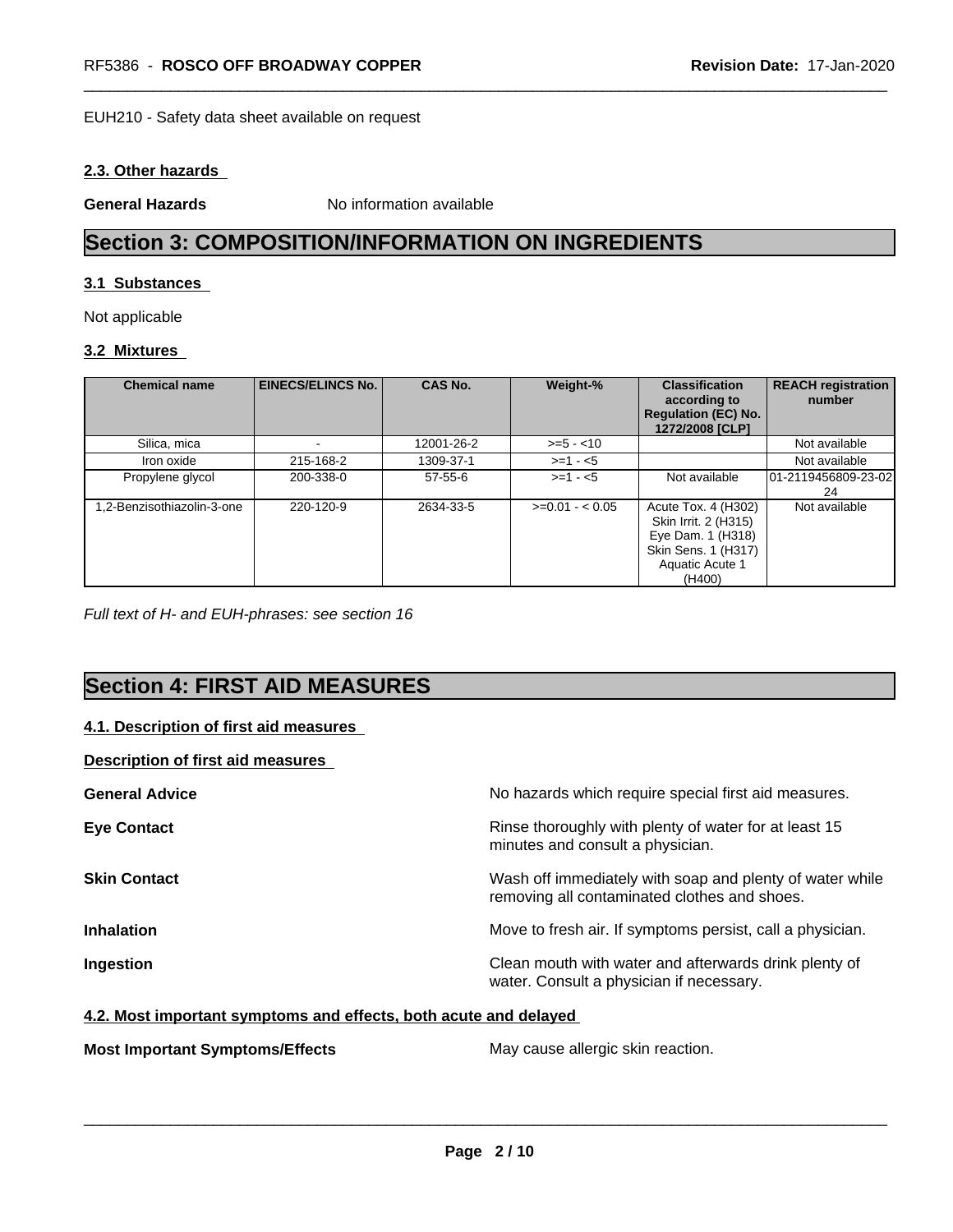|        | 4.3. Indication of any immediate medical attention and special treatment |  |
|--------|--------------------------------------------------------------------------|--|
| needed |                                                                          |  |

**Notes To Physician** Motes To Physician Treat symptomatically.

# **Section 5: FIRE FIGHTING MEASURES**

| 5.1. Extinguishing media                                   |                                                                                                            |
|------------------------------------------------------------|------------------------------------------------------------------------------------------------------------|
| <b>Suitable Extinguishing Media</b>                        | Use extinguishing measures that are appropriate to local<br>circumstances and the surrounding environment. |
| <b>Unsuitable Extinguishing Media</b>                      | No information available.                                                                                  |
| 5.2. Special hazards arising from the substance or mixture |                                                                                                            |
| <b>Specific Hazards Arising From The Chemical</b>          | Closed containers may rupture if exposed to fire or<br>extreme heat.                                       |
| Sensitivity to static discharge                            | No.                                                                                                        |
| <b>Sensitivity to mechanical impact</b>                    | No.                                                                                                        |
| 5.3. Advice for firefighters                               |                                                                                                            |
| Protective equipment and precautions for firefighters      | Wear self-contained breathing apparatus and protective<br>suit.                                            |

# **Section 6: ACCIDENTAL RELEASE MEASURES**

## **6.1. Personal precautions, protective equipment and emergency procedures**

| <b>Personal Precautions</b>                               | Avoid contact with skin, eyes and clothing. Ensure<br>adequate ventilation.            |
|-----------------------------------------------------------|----------------------------------------------------------------------------------------|
| <b>Other Information</b>                                  | Observe all relevant local and international regulations.                              |
| 6.2. Environmental precautions                            |                                                                                        |
| <b>Environmental precautions</b>                          | Prevent spreading of vapors through sewers, ventilation<br>systems and confined areas. |
| 6.3. Methods and material for containment and cleaning up |                                                                                        |
| <b>Methods for Containment</b>                            | Absorb with inert material and place in suitable container<br>for disposal.            |
| <b>Methods for Cleaning Up</b>                            | Clean contaminated surface thoroughly.                                                 |
| 6.4. Reference to other sections                          |                                                                                        |
| <b>Other information</b>                                  | See Section 12 for additional information.                                             |
|                                                           |                                                                                        |

# **Section 7: HANDLING AND STORAGE**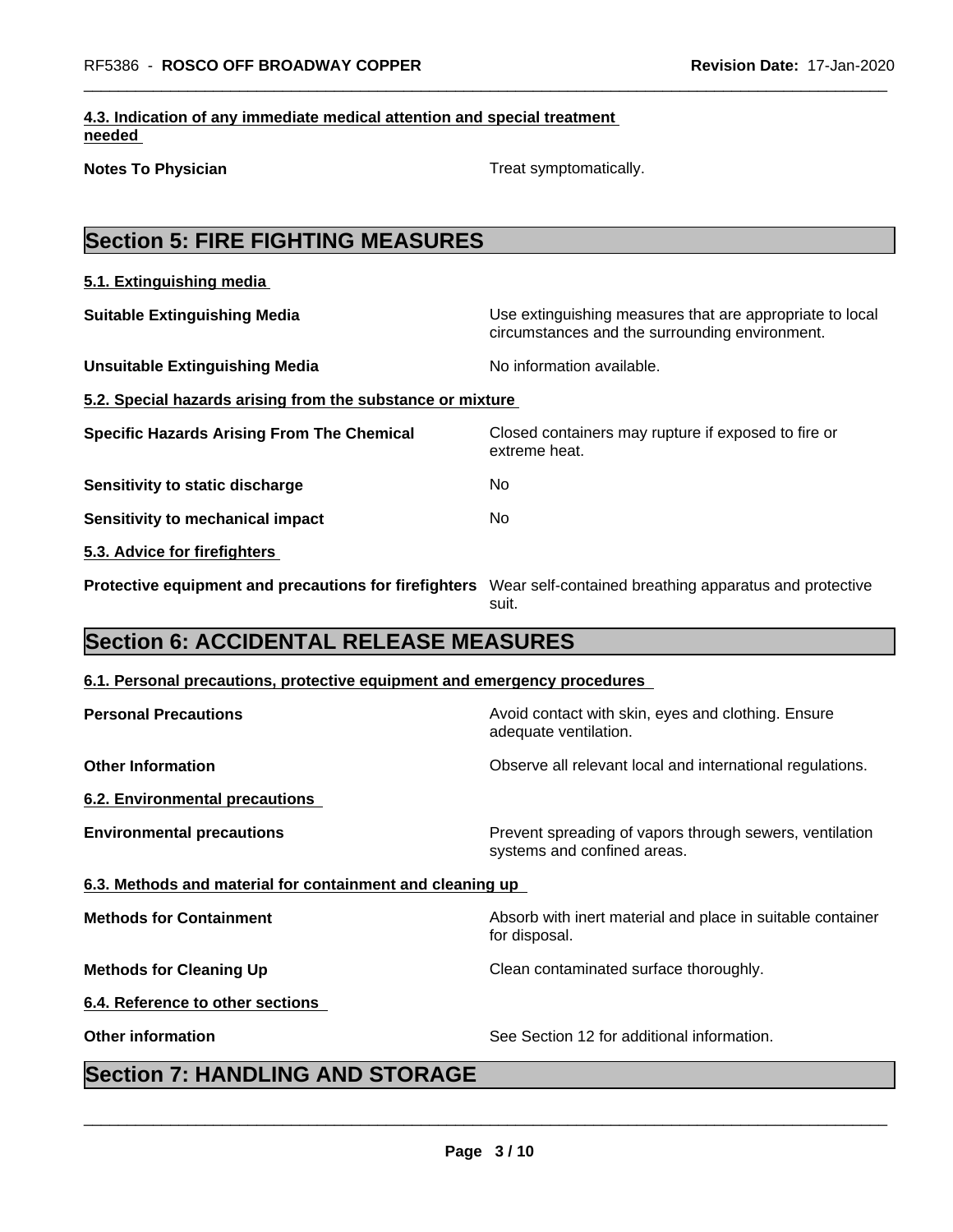## **7.1. Precautions for safe handling**

**Handling Handling Avoid contact with skin, eyes and clothing. Avoid breathing** vapors, spray mists or sanding dust. In case of insufficient ventilation, wear suitable respiratory equipment.

**Hygiene Measures** Mash thoroughly after handling.

# **7.2. Conditions for safe storage, including any incompatibilities**

**Storage Keep container tightly closed. Keep out of the reach of Keep** container tightly closed. Keep out of the reach of children.

# **7.3. Specific end use(s)**

**Specific Uses Architectural coating. Apply as directed. Refer to product Specific Uses** label / literature for specific instructions.

**Risk Management Methods (RMM)** Not Applicable.

# **Section 8: EXPOSURE CONTROLS/PERSONAL PROTECTION**

## **8.1. Control parameters**

| <b>Chemical name</b>              | <b>European Union</b>                         | <b>Belgium</b>                                         | <b>Bulgaria</b>                                                                                                   |  |                                                       | <b>Cyprus</b>             |  | <b>France</b>                                        | <b>Ireland</b>                                                                                                                                                            |
|-----------------------------------|-----------------------------------------------|--------------------------------------------------------|-------------------------------------------------------------------------------------------------------------------|--|-------------------------------------------------------|---------------------------|--|------------------------------------------------------|---------------------------------------------------------------------------------------------------------------------------------------------------------------------------|
| Silica, mica<br>12001-26-2        |                                               | TWA: $3 \text{ mg/m}^3$                                | TWA: 3.0 mg/m <sup>3</sup><br>TWA: 6.0 mg/m <sup>3</sup>                                                          |  |                                                       |                           |  |                                                      | TWA: $3$ mg/m $3$<br>STEL: 9 mg/m <sup>3</sup>                                                                                                                            |
| Iron oxide<br>1309-37-1           |                                               | TWA: $5 \text{ mg/m}^3$                                | TWA: 5.0 mg/m <sup>3</sup>                                                                                        |  |                                                       |                           |  | TWA: $5 \text{ mg/m}^3$<br>TWA: 10 mg/m <sup>3</sup> | TWA: $5 \text{ mg/m}^3$<br>TWA: 10 mg/m <sup>3</sup><br>TWA: $4 \text{ mg/m}^3$<br>STEL: 10 mg/m <sup>3</sup><br>STEL: 12 mg/m <sup>3</sup><br>STEL: 30 mg/m <sup>3</sup> |
| Propylene glycol<br>$57 - 55 - 6$ |                                               |                                                        |                                                                                                                   |  |                                                       |                           |  |                                                      | TWA: $10 \text{ mg/m}^3$<br>TWA: 150 ppm<br>TWA: 470 mg/m <sup>3</sup><br>STEL: 1410 mg/m <sup>3</sup><br>STEL: 30 mg/m <sup>3</sup><br>STEL: 450 ppm                     |
| <b>Chemical name</b>              | Germany                                       | Greece                                                 | <b>Hungary</b>                                                                                                    |  |                                                       | <b>Iceland</b>            |  | <b>Italy</b>                                         | Latvia                                                                                                                                                                    |
| Iron oxide<br>1309-37-1           |                                               | TWA: $10 \text{ mg/m}^3$<br>STEL: 10 mg/m <sup>3</sup> | TWA: $6 \text{ mg/m}^3$                                                                                           |  |                                                       | 3.5 mg/m <sup>3</sup> TWA |  |                                                      |                                                                                                                                                                           |
| Propylene glycol<br>$57 - 55 - 6$ | $\blacksquare$                                |                                                        | $\blacksquare$                                                                                                    |  |                                                       | $\sim$                    |  | $\sim$                                               | TWA: $7 \text{ mg/m}^3$                                                                                                                                                   |
| <b>Chemical name</b>              | Lithuania                                     | <b>Netherlands</b>                                     | <b>Poland</b>                                                                                                     |  | Romania                                               | <b>Spain</b>              |  | <b>Sweden</b>                                        | <b>United</b><br>Kingdom                                                                                                                                                  |
| Silica, mica<br>12001-26-2        | $\overline{a}$                                | $\blacksquare$                                         | $\sim$                                                                                                            |  | TWA: $3 \text{ mg/m}^3$                               | TWA: $3 \text{ mq/m}^3$   |  | $\blacksquare$                                       | TWA: 10 mg/m <sup>3</sup><br>TWA: $0.8$ mg/m <sup>3</sup><br>STEL: 30 mg/m <sup>3</sup><br>STEL: 2.4 mg/m <sup>3</sup>                                                    |
| Iron oxide<br>1309-37-1           | TWA: 3.5 mg/m <sup>3</sup>                    | $\blacksquare$                                         | STEL: 10 mg/m <sup>3</sup><br>STEL: $5 \text{ mg/m}^3$<br>TWA: $2.5$ mg/m <sup>3</sup><br>TWA: $5 \text{ mg/m}^3$ |  | TWA: $5 \text{ mg/m}^3$<br>STEL: 10 mg/m <sup>3</sup> | TWA: $5 \text{ mg/m}^3$   |  | TLV: 3.5 mg/m <sup>3</sup>                           | TWA: $5 \text{ mg/m}^3$<br>TWA: $10 \text{ mg/m}^3$<br>TWA: $4 \text{ mg/m}^3$<br>STEL: 10 mg/m <sup>3</sup><br>STEL: 30 mg/m <sup>3</sup><br>STEL: 12 mg/m <sup>3</sup>  |
| Propylene glycol<br>$57 - 55 - 6$ | $\overline{\text{TW}}$ A: 7 mg/m <sup>3</sup> | $\sim$                                                 | TWA: 100 mg/m <sup>3</sup>                                                                                        |  | $\sim$                                                | $\blacksquare$            |  | $\sim$                                               | TWA: 150 ppm<br>TWA: 474 mg/m <sup>3</sup><br>TWA: 10 mg/m <sup>3</sup><br>STEL: 450 ppm<br><b>STEL: 1422</b>                                                             |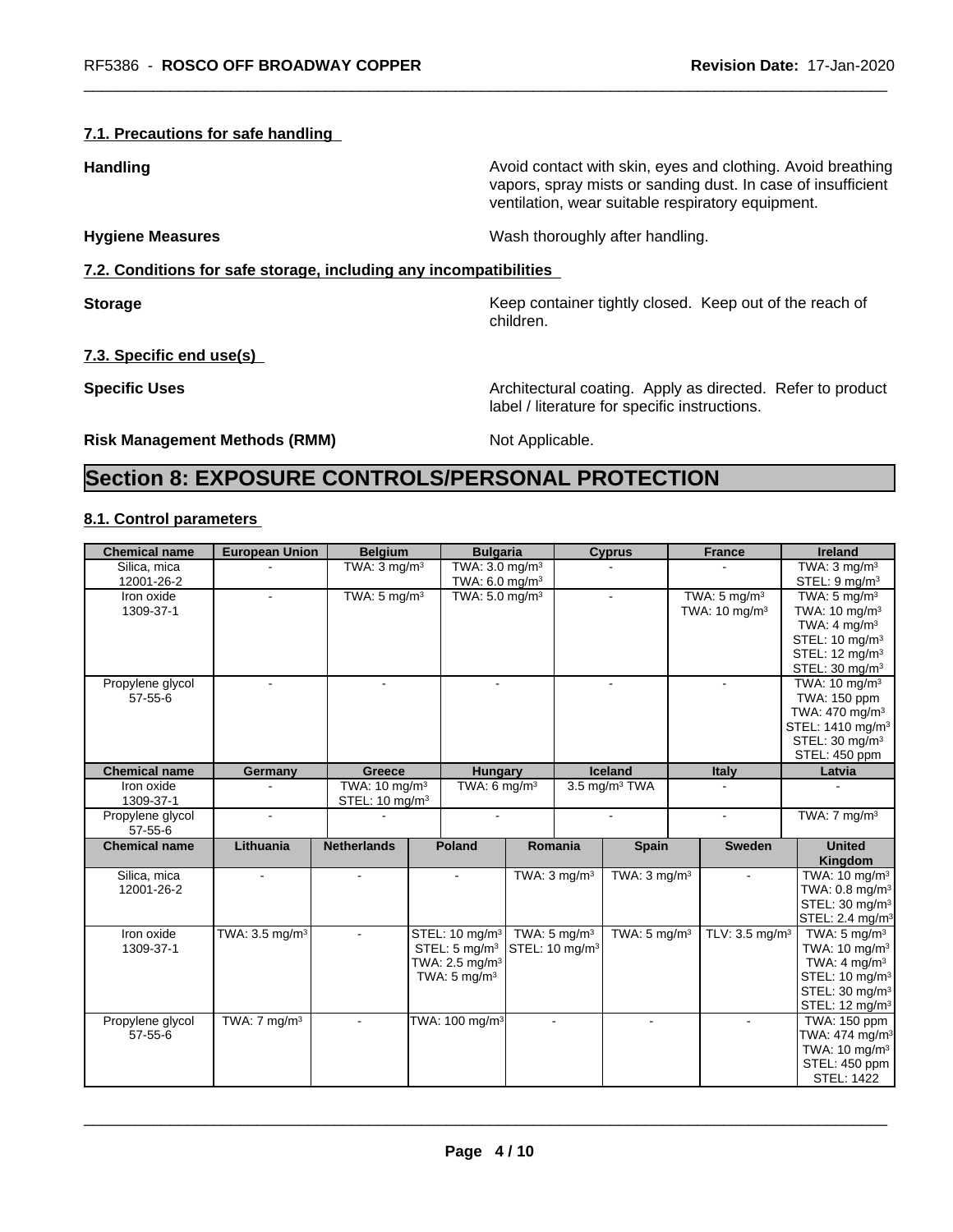|--|

## **8.2. Exposure controls**

| Occupational exposure controls       |                                                                                                                                        |
|--------------------------------------|----------------------------------------------------------------------------------------------------------------------------------------|
| <b>Engineering Measures</b>          | Ensure adequate ventilation, especially in confined areas.                                                                             |
| <b>Personal Protective Equipment</b> |                                                                                                                                        |
| <b>Respiratory Protection</b>        | In case of insufficient ventilation wear suitable respiratory<br>equipment.                                                            |
| <b>Eye Protection</b>                | Safety glasses with side-shields.                                                                                                      |
| <b>Skin Protection</b>               | Lightweight protective clothing.                                                                                                       |
| <b>Hand protection</b>               | Impervious gloves.                                                                                                                     |
| <b>Hygiene Measures</b>              | Avoid contact with skin, eyes and clothing. Remove and<br>wash contaminated clothing before re-use. Wash<br>thoroughly after handling. |

# **Section 9: PHYSICAL AND CHEMICAL PROPERTIES**

## **9.1. Information on basic physical and chemical properties**

| Appearance<br>Odor                   | liquid<br>little or no odor |                        |
|--------------------------------------|-----------------------------|------------------------|
| <b>Odor Threshold</b>                | No information available    |                        |
| <b>Property</b>                      | Values                      | <b>Remarks/ Method</b> |
| Density (g/L)                        | $1102 - 1150$               | None known             |
| <b>Relative Density</b>              | $1.10 - 1.15$               |                        |
| рH                                   | No information available    | None known             |
| <b>Viscosity (cps)</b>               | No information available    | None known             |
| Solubility(ies)                      | No information available    | None known             |
| <b>Water solubility</b>              | No information available    | None known             |
| <b>Evaporation Rate</b>              | No information available    | None known             |
| Vapor pressure                       | No information available    | None known             |
| <b>Vapor density</b>                 | No information available    | None known             |
| Wt. % Solids                         | $35 - 45$                   | None known             |
| Vol. % Solids                        | $25 - 35$                   | None known             |
| Wt. % Volatiles                      | $55 - 65$                   | None known             |
| Vol. % Volatiles                     | $65 - 75$                   | None known             |
| <b>Boiling Point (°C)</b>            | 100                         | None known             |
| <b>Freezing Point (°C)</b>           | 0                           | None known             |
| Melting Point (°C)                   | No information available    | None known             |
| <b>Pour Point</b>                    | No information available    | None known             |
| Flash Point (°C)                     | Not applicable              | None known             |
| <b>Flammability (solid, gas)</b>     | No information available    | None known             |
| <b>Upper flammability limit:</b>     | No information available    | None known             |
| Lower flammability limit:            | No information available    | None known             |
| <b>Autoignition Temperature (°C)</b> | No information available    | None known             |
|                                      |                             |                        |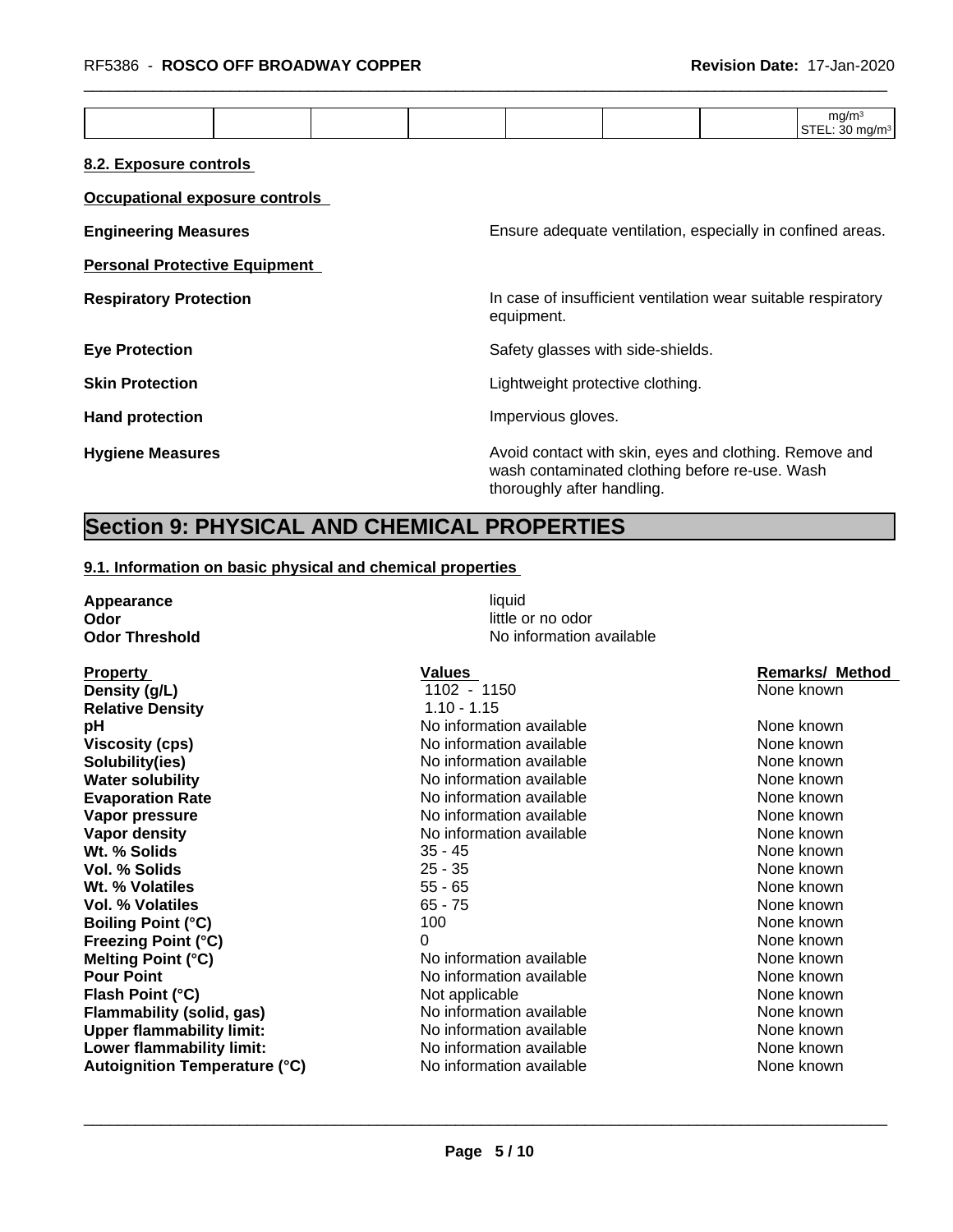**Decomposition Temperature (°C)** No information available None Known None known **Partition coefficient**<br> **Explosive properties**<br>
No information available None Known<br>
None known **Explosive properties**<br> **Oxidizing Properties**<br>
No information available<br>
None known<br>
None known

**No information available** 

# **Section 10: STABILITY AND REACTIVITY**

| 10.1. Reactivity<br><b>Reactivity</b>     | Not Applicable.                          |
|-------------------------------------------|------------------------------------------|
| 10.2. Chemical stability                  |                                          |
| <b>Chemical Stability</b>                 | Stable under normal conditions.          |
| 10.3. Possibility of hazardous reactions  |                                          |
| <b>Possibility of hazardous reactions</b> | None under normal conditions of use.     |
| 10.4. Conditions to avoid                 |                                          |
| <b>Conditions to avoid</b>                | Prevent from freezing.                   |
| 10.5. Incompatible materials              |                                          |
| Incompatible Materials                    | No materials to be especially mentioned. |
| 10.6. Hazardous decomposition products    |                                          |
| <b>Hazardous Decomposition Products</b>   | None under normal conditions of use.     |
|                                           |                                          |

# **Section 11: TOXICOLOGICAL INFORMATION**

# **11.1. Information on toxicological effects**

## **Product Information**

| <b>Inhalation</b>     | There is no data available for this product.    |
|-----------------------|-------------------------------------------------|
| Eye contact           | There is no data available for this product.    |
| <b>Skin contact</b>   | May cause sensitization of susceptible persons. |
| Ingestion             | There is no data available for this product.    |
| <b>Acute Toxicity</b> |                                                 |

## **Component Information**

| <b>Chemical name</b> | Oral LD50           | Dermal LD50              | <b>Inhalation LC50</b> |
|----------------------|---------------------|--------------------------|------------------------|
| Iron oxide           | > 10000 mg/kg (Rat) |                          |                        |
| 1309-37-1            |                     |                          |                        |
| Propylene glycol     | $= 20$ g/kg (Rat)   | $= 20800$ mg/kg (Rabbit) |                        |
| $57 - 55 - 6$        |                     |                          |                        |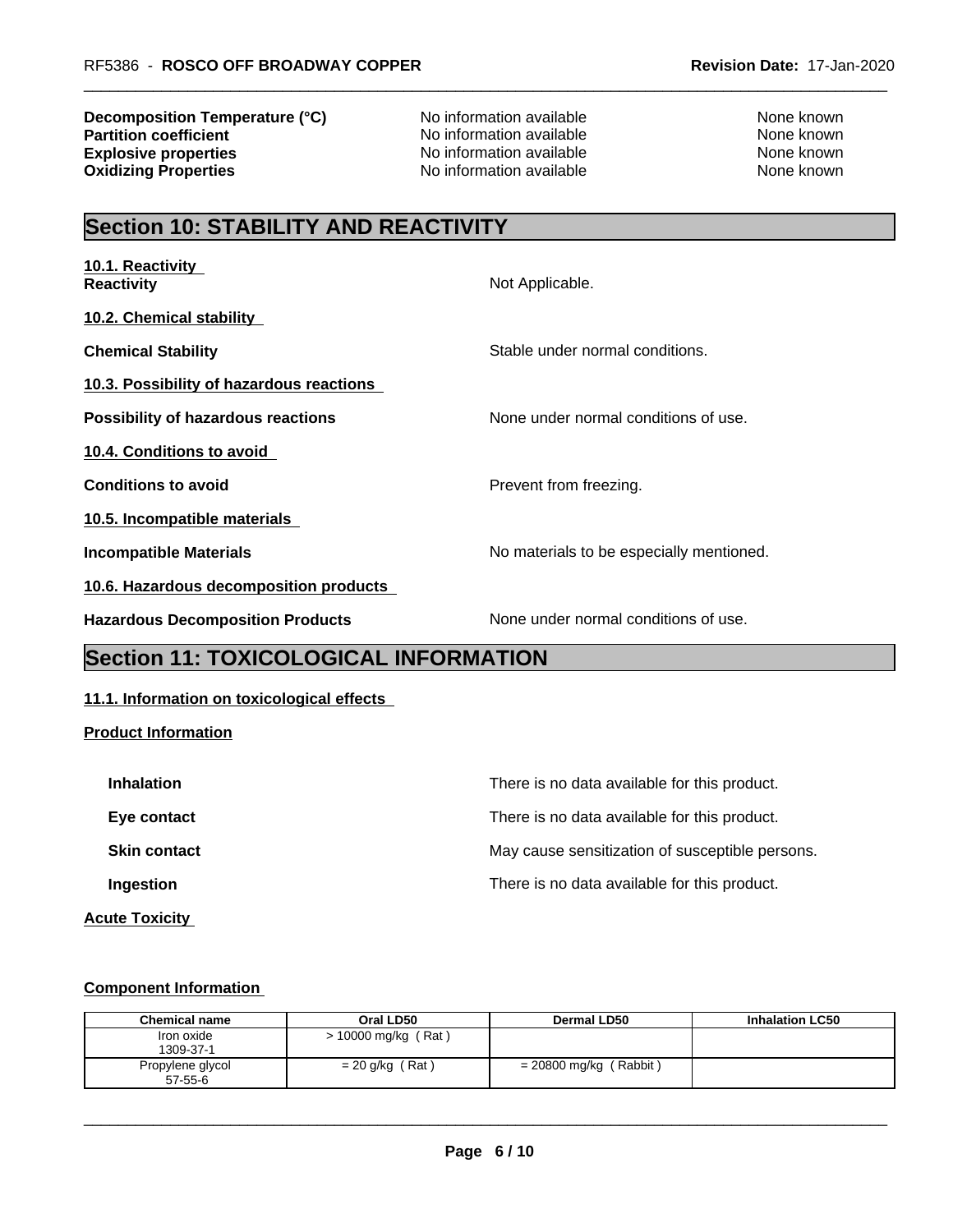| 1,2-Benzisothiazolin-3-one<br>2634-33-5 | $= 1020$ mg/kg (Rat) |                                      |  |
|-----------------------------------------|----------------------|--------------------------------------|--|
| <b>Skin corrosion/irritation</b>        |                      | No information available.            |  |
| Eye damage/irritation                   |                      | No information available.            |  |
| <b>Sensitization</b>                    |                      | May cause an allergic skin reaction. |  |
| <b>Mutagenic Effects</b>                |                      | No information available.            |  |

#### **Carcinogenic effects**

No ingredient of this product present at levels greater than or equal to 0.1% is identified as probable, possible or confirmed human carcinogen by IARC.

| <b>Reproductive Effects</b>   | No information available. |
|-------------------------------|---------------------------|
| <b>Developmental Effects</b>  | No information available. |
| <b>STOT - single exposure</b> | No information available. |
| STOT - repeated exposure      | No information available. |
| <b>Neurological Effects</b>   | No information available. |
| <b>Target organ effects</b>   | No information available. |
| <b>Symptoms</b>               | No information available. |
| <b>Aspiration Hazard</b>      | No information available. |

# **Section 12: ECOLOGICAL INFORMATION**

## **12.1. Toxicity**

The environmental impact of this product has not been fully investigated

| <b>Chemical name</b>              | Algae/aquatic plants                                          | Fish                                                                                                                                                                                                         | <b>Crustacea</b>                                        |
|-----------------------------------|---------------------------------------------------------------|--------------------------------------------------------------------------------------------------------------------------------------------------------------------------------------------------------------|---------------------------------------------------------|
| Iron oxide<br>1309-37-1           |                                                               | LC50: =100000mg/L (96h, Danio<br>rerio)                                                                                                                                                                      |                                                         |
| Propylene glycol<br>$57 - 55 - 6$ | $EC50: = 19000mg/L$ (96h,<br>Pseudokirchneriella subcapitata) | LC50 41 - 47 mL/L Oncorhynchus<br>mykiss (96 h)<br>$LC50 = 710$ mg/L Pimephales<br>promelas (96 h)<br>$LC50 = 51600$ mg/L Oncorhynchus<br>mykiss (96 h)<br>$LC50 = 51400$ mg/L Pimephales<br>promelas (96 h) | $EC50 > 1000$ mg/L (48 h)<br>$EC50 > 10000$ mg/L (24 h) |

# **12.2. Persistence and degradability**

# **Persistence / Degradability No information available.**

 $\overline{\phantom{a}}$  ,  $\overline{\phantom{a}}$  ,  $\overline{\phantom{a}}$  ,  $\overline{\phantom{a}}$  ,  $\overline{\phantom{a}}$  ,  $\overline{\phantom{a}}$  ,  $\overline{\phantom{a}}$  ,  $\overline{\phantom{a}}$  ,  $\overline{\phantom{a}}$  ,  $\overline{\phantom{a}}$  ,  $\overline{\phantom{a}}$  ,  $\overline{\phantom{a}}$  ,  $\overline{\phantom{a}}$  ,  $\overline{\phantom{a}}$  ,  $\overline{\phantom{a}}$  ,  $\overline{\phantom{a}}$ 

# **12.3. Bioaccumulative potential**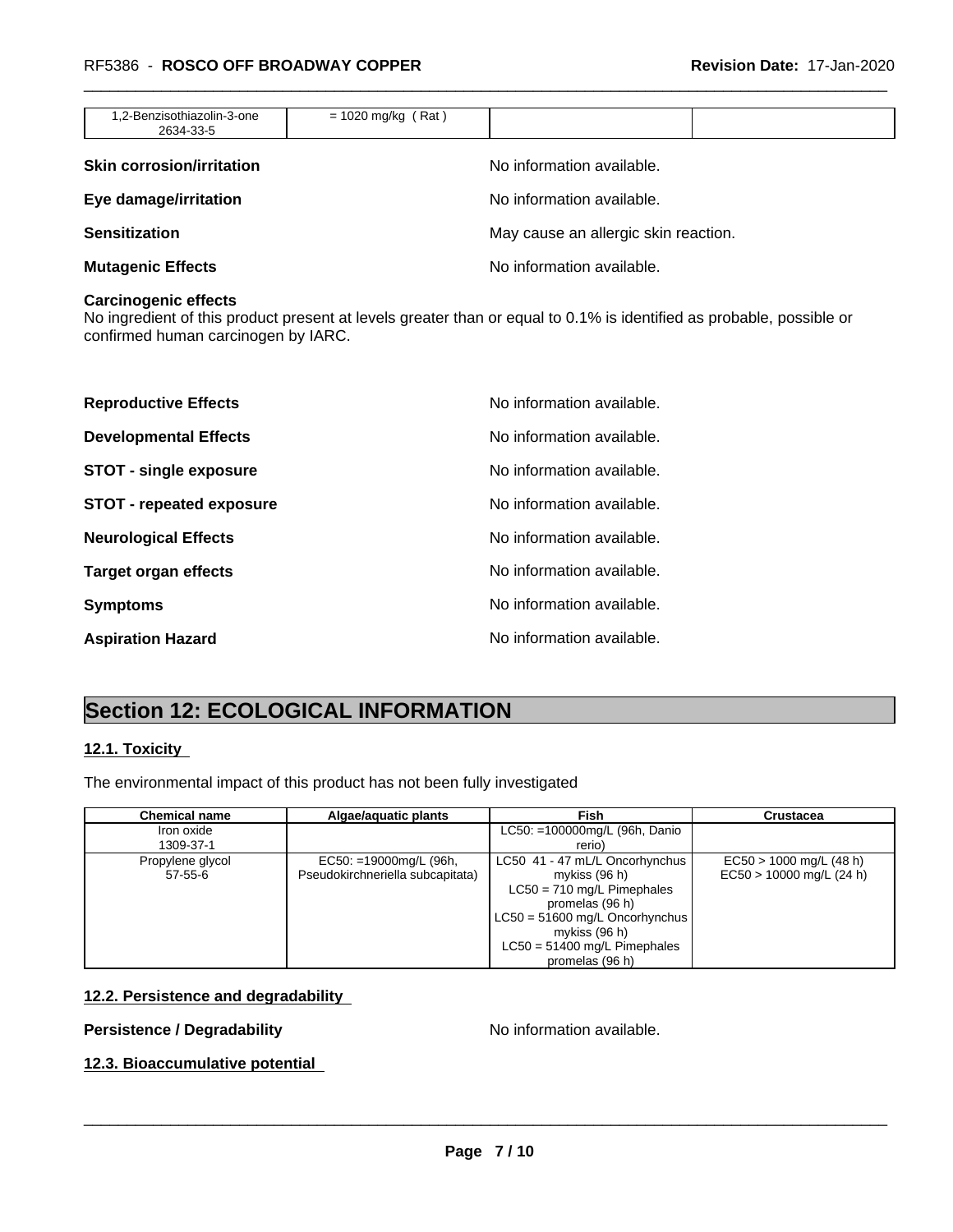**Bioaccumulation Bioaccumulation Bioaccumulation There is no data for this product.** 

| <b>Chemical name</b>       | coefficient<br>Partition |
|----------------------------|--------------------------|
| 1,2-Benzisothiazolin-3-one | ن. ا                     |
| 2634-33-5                  |                          |

#### **12.4. Mobility in soil**

**Mobility in soil Mobility in soil Mobility in soil** 

**Mobility in Environmental Media** Noinformation available.

## **12.5. Results of PBT and vPvB assessment**

#### **PBT and vPvB assessment**  $\blacksquare$  No information available.

| Chemical name              | <b>PBT and vPvB assessment</b>                 |
|----------------------------|------------------------------------------------|
| Iron oxide                 | The substance is not PBT / vPvB PBT assessment |
| 1309-37-1                  | does not apply                                 |
| Propylene glycol           | The substance is not PBT / vPvB PBT assessment |
| $57-55-6$                  | does not apply                                 |
| 1,2-Benzisothiazolin-3-one | The substance is not PBT / vPvB                |
| 2634-33-5                  |                                                |

## **12.6. Other adverse effects**

**Other adverse effects** No information available

# **Section 13: DISPOSAL CONSIDERATIONS**

## **13.1. Waste treatment methods**

**Waste from Residues/Unused Products** Dispose of in accordance with the European Directives on waste and hazardous waste. **Contaminated Packaging <b>Empty Containers** should be taken for local recycling, recovery or waste disposal. **EWC waste disposal No** Noinformation available

**Other Information** Waste codes should be assigned by the user based on the application for which the product was used.

# **Section 14: TRANSPORT INFORMATION**

| <b>IMDG</b> | Not regulated |
|-------------|---------------|
| RID         | Not regulated |
| <b>ADR</b>  | Not regulated |
| <b>ADN</b>  | Not regulated |
| <b>IATA</b> | Not regulated |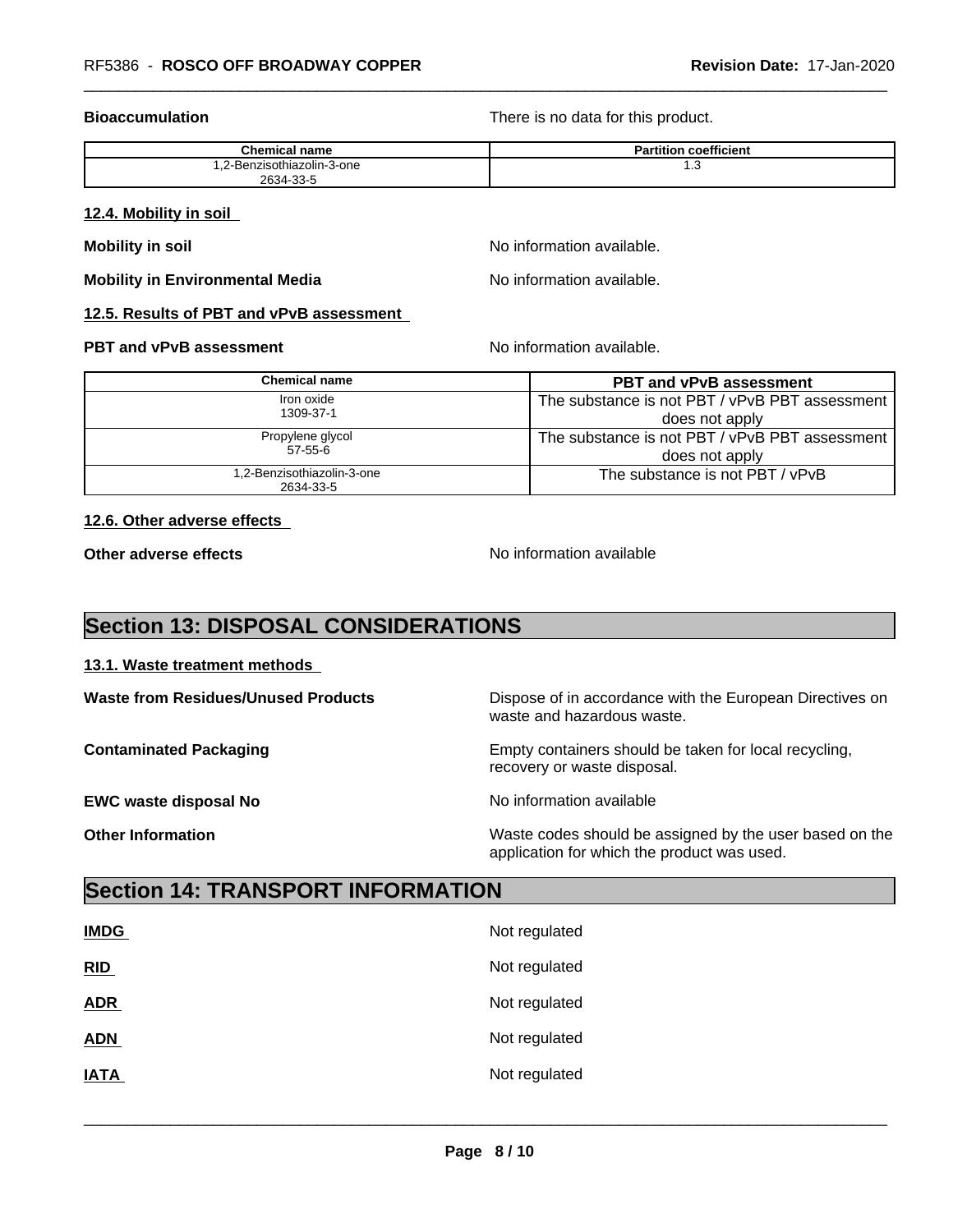# **Section 15: REGULATORY INFORMATION**

#### **15.1. Safety, health and environmental regulations/legislation specific for the substance or mixture**

## **Occupational Illnesses (R-463-3, France)**

| Chemical name              | French RG number        |
|----------------------------|-------------------------|
| Silica, mica               | RG 25                   |
| 12001-26-2                 |                         |
| Iron oxide                 | RG 44, RG 44 bis, RG 94 |
| 1309-37-1                  |                         |
| Propylene glycol           | <b>RG 84</b>            |
| 57-55-6                    |                         |
| 1,2-Benzisothiazolin-3-one | RG 65                   |
| 2634-33-5                  |                         |

## **European Union**

Take note of Directive 98/24/EC on the protection of the health and safety of workers from the risks related to chemical agents at work

#### **International Inventories**

**AICS** No - Not all of the components are listed. **DSL: Canada Ves - All components are listed or exempt.** Yes - All components are listed or exempt. **EINECS: European Union** No - Not all of the components are listed. **ENCS** ENCS **ENCS ENCS ENCS ENCS ENCS ENCS ENCS ENCS ENCES ENCES ENCES ENCES ENCES ENCES ENCES ENCES ENCES IECSC IECSC IECSC IECSC IECSC IECSC IECSC IECSC IECSC IECSC IECS IECS IECS IECS IECS IECS IECS IECS IECS IECS IECS IECS IECS IECS IECS IECS IECS IECS IECS IECS I KECL (Annex 1)** No - Not all of the components are listed. **PICCS** PICCS **No** - Not all of the components are listed. **TSCA: United States** TSCA:  $Y$ es - All components are listed or exempt.

#### **Legend**

 **AICS** - Australian Inventory of Chemical Substances  **DSL/NDSL** - Canadian Domestic Substances List/Non-Domestic Substances List  **IECSC** - China Inventory of Existing Chemical Substances  **EINECS/ELINCS** - European Inventory of Existing Chemical Substances/European List of Notified Chemical Substances  **ENCS** - Japan Existing and New Chemical Substances  **KECL** - Korean Existing and Evaluated Chemical Substances  **PICCS** - Philippines Inventory of Chemicals and Chemical Substances  **TSCA** - United States Toxic Substances Control Act Section 8(b) Inventory

# **15.2. Chemical safety assessment**

**Chemical Safety Report** No information available

 $\overline{\phantom{a}}$  ,  $\overline{\phantom{a}}$  ,  $\overline{\phantom{a}}$  ,  $\overline{\phantom{a}}$  ,  $\overline{\phantom{a}}$  ,  $\overline{\phantom{a}}$  ,  $\overline{\phantom{a}}$  ,  $\overline{\phantom{a}}$  ,  $\overline{\phantom{a}}$  ,  $\overline{\phantom{a}}$  ,  $\overline{\phantom{a}}$  ,  $\overline{\phantom{a}}$  ,  $\overline{\phantom{a}}$  ,  $\overline{\phantom{a}}$  ,  $\overline{\phantom{a}}$  ,  $\overline{\phantom{a}}$ 

# **Section 16: OTHER INFORMATION**

#### **Full text of H-Statements referred to under section 3**

H302 - Harmful if swallowed

H315 - Causes skin irritation

H317 - May cause an allergic skin reaction

H318 - Causes serious eye damage

H400 - Very toxic to aquatic life